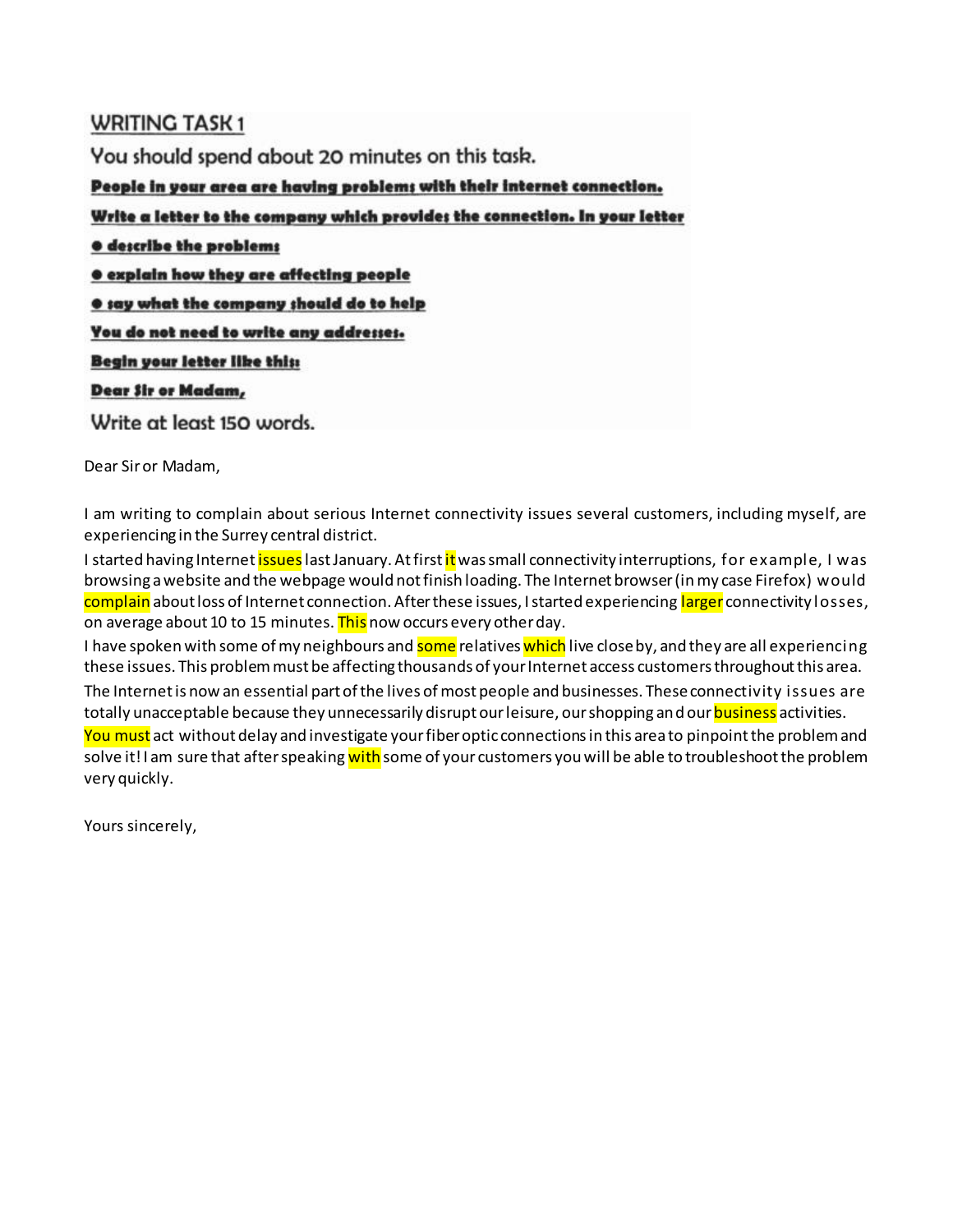# **WRITING TASK 2**

You should spend about 40 minutes on this task. Write about this topic.

# People should work a fixed number of hours per week, and employers should not ask anybody to work more than this.

# Give reasons for your answer and include any relevant examples from your own knowledge or experience. Write at least 250 words.

The balance between work time and leisure/family time is a delicate one. Many employers are asking their employees to work longer hours than what was agreed, at the expense of the **employee's** leisure/family time. This is certainly a complex issue which cannot be analyzed light-heartedly.

In my opinion, if a person works for a firm, their monthly salary must correspond to a predefined number of hours. A problem may arise if the firm asks the employee to work longer hours. A firm may not offer additional compensation or it may offer additional compensation for the extra monthly hours.

In the former case the firm is being clearly abusive due to the fact that the hourly rate paid will be reduced proportionately to the extra number of hours worked. At the end of the month the employee is paid the usual sum, but his hourly rate has been downgraded. His hourly rate can then be to that of a lower skilled worker. The only situation where this type of requests can be acceptable is when they are very sporadic and the firm will compensate the employee at the end of the year (for example with an additional bonus).

In the latter case, an additional compensation may entice the employee to accept the offer of working extra hours, but in many cases the employee will not be content in spite of the monetary compensation. It is widely accepted that workers must have leisure time and more importantly a family life. If workers are deprived of these important segments in their life, their productivity will certainly suffer in the long term. Once again, this situation can be accepted as long as it is sporadic.

As always these situations should be analyzed on a case-by-case basis, but as a rule of the thumb, less leisure and family time will negatively affect a person's motivation and work productivity.

# **CORRECTIONS AND ANALYSIS**

# Task one

# *issues*

It is advisable not to repeat the same word in consecutive sentences as it sounds a little clumsy and by choosing a synonym you can display to the the examiners a wider range of vocabulary. Here you could use problems or troubles.

# *it*

The word it refers directly to *internet issues* in your previous sentence. You therefore need a plural form, for example, At first there were small connectivity interruptions ...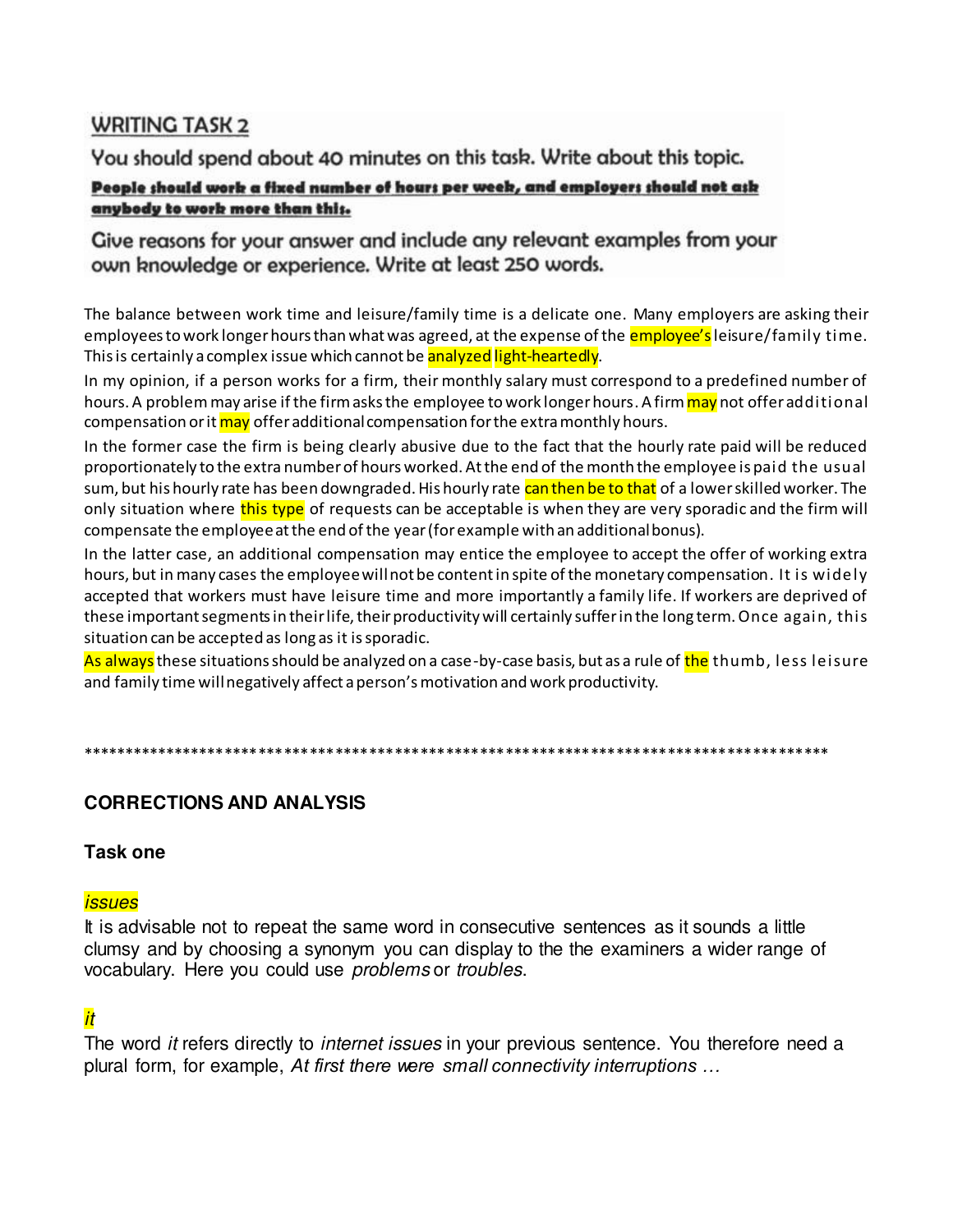### **complain**

We invariably use the word *complain* to refer to an expression of dissatisfaction, either verbal or in writing, by a human. We can't use it in connection with a machine or internet browser. Better would be Firefox indicated a loss of…. or *Firefox signalled……*

#### **larger**

In terms of degrees of connectivity loss we can't use *larger*. We invariably use *large* and *larger* for physical objects we can see. It would be better here to use greater.

#### This

The word this refers to something already mentioned or understood, in this case *connectivity* losses in the previous sentence. It therefore needs to be a plural - *These now occur every…….*

#### some

The repetition of the word is unnecessary and would not be used by native speakers - some of my neighbours and relatives - is much better.

#### which

Should be who

#### **business**

To avoid repetition and to display more vocabulary I would replace with commercial.

#### You must

There is nothing wrong with this grammatically but a very useful phrase to use in formal correspondence is*, I should be grateful if you would……..*

#### **with**

Should be speaking to

#### **Task two**

#### *employee's*

It would be better to use their to avoid repetition. Also note that because the previous use of employees was in the plural you would need to use a plural possessive in the second occasion - employees'

#### analyzed

A minor point in IELTS is that the examiners allow you to use either US or British English spellings but you must be consistent throughout. Analyzed is US but you used the British spelling of neighbour in the previous task. Therefore here you should use analysed.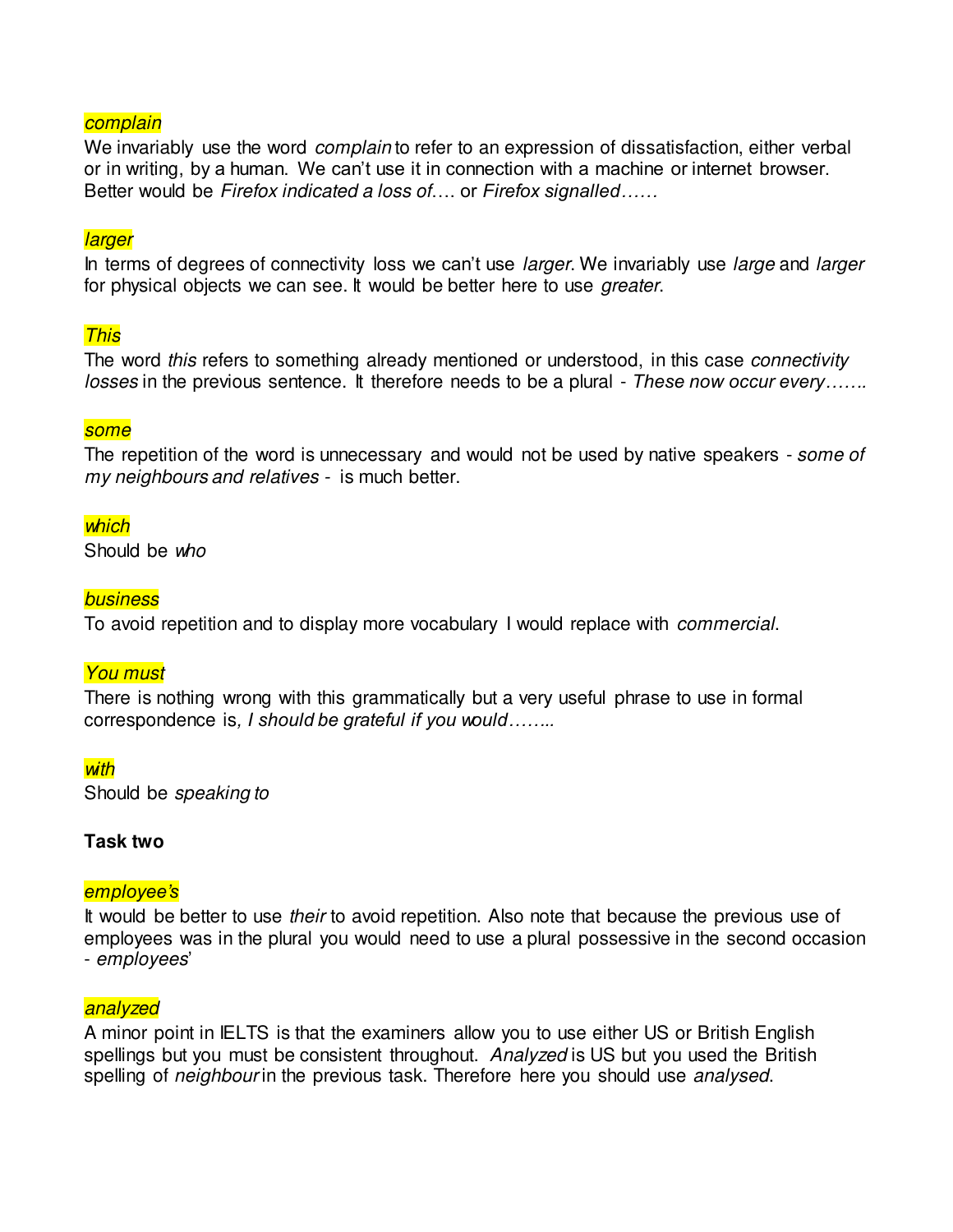# light-heartedly

This means cheerful or carefree. What you mean is half-heartedly.

#### may

Here it would be much better to use *might. May* suggests an obligation in your sentence whereas I think you are indicating that there is a possibility that the employer won't pay extra.

#### can then be to that

This is slightly awkward. Better is *his hourly rate would then be that …*

### this type

needs to be plural - these types - because you later say *when they are very sporadic ….*

### As always

It is always best to finish with *in conclusion*....

### the

You will get credit for using idioms if they are appropriate but only if they are accurate! It is rule of thumb.

#### **ANALYSIS**

1. Task response

You address the requirements of both tasks and the tone of the formal letter is appropriate. However it is important to read the questions carefully. In part two you are asked to include examples from your own knowledge or experience and you fail to do this. You don't necessarily have to have the experience – it's okay to invent it as long as you are convincing!

2. Coherence and cohesion

You arrange your information and arguments logically in both the letter and essay. The paragraphs are managed well and there are some good markers - in the former/latter*…*

3. Lexical resource

This is quite good and you certainly use a wide range of vocabulary. However there are errors of word choice and too many occasions where you repeat yourself unnecessarily.